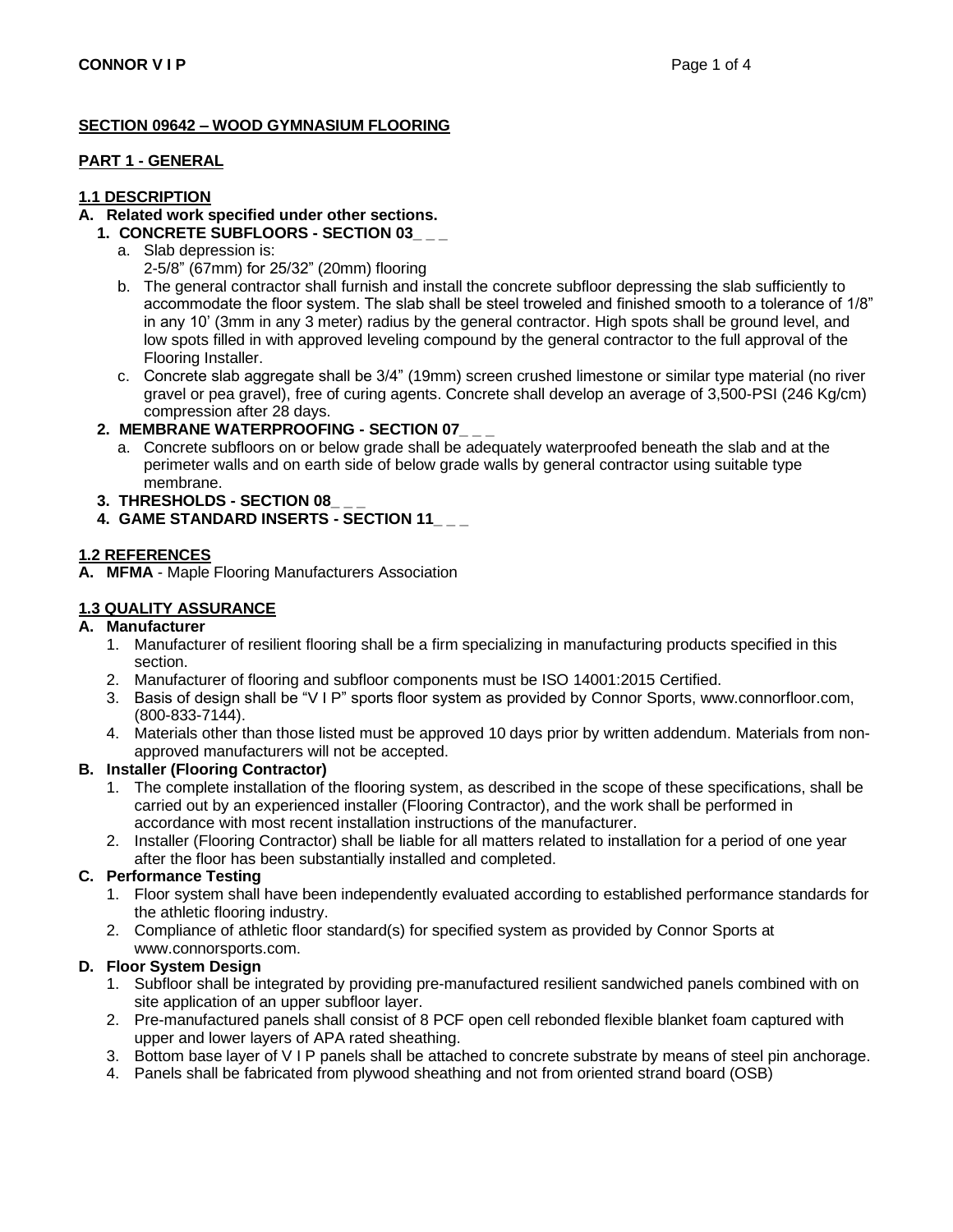#### **1.4 SUBMITTALS**

- **A. Specification**  Submit Connor V I P specification sheets.
- **B. Sample**  Submit one sample of specified system, if requested by architect.
- **C. Maintenance Literature**  Upon completion of floor installation, send to owner, attendants or individuals in charge and responsible for the upkeep of the building a CARE CARD. This card spells out care and maintenance instructions including temperature and humidity ranges for areas where flooring is installed.

#### **1.5 WORKING CONDITIONS**

- **A.** The wood flooring specified herein shall not be installed until all masonry, painting, plaster, tile, marble and terrazzo work is completed, and overhead mechanical trades and painters have finished in the wood floor areas. The building shall be enclosed and weathertite.
- **B.** The concrete subfloor shall be determined dry by industry standard testing procedures, free of foreign materials and turned over to the installer (Flooring Contractor) broom clean. Moderate room temperature of 65 degrees (18 degrees Celsius) or more shall be maintained a week preceding and throughout the duration of the work. Humidity conditions within the building shall approximate the humidity conditions that will prevail when the building is occupied.
- **C.** Permanent heat, light and ventilation shall be installed and operating during and after installation, maintaining a range of temperature and humidity compatible with the expected low and high moisture content of the flooring. The wood moisture content range is determined by the Flooring Installer based on the facility's mechanical controls and/or geographical location.
- **D.** Flooring must be stored in a dry, well-ventilated area, not in contact with masonry, to acclimate to building conditions and shall be installed at moisture content compatible with the normally expected environmental range of temperature and relative humidity achieved while the facility is occupied.
- **E.** General Contractor shall lock floor area after floor is finished to allow proper cure time. If general contractor or owner requires use of gym after proper cure time, he shall protect the floor by covering with non-marring Kraft paper or red rosin paper with taped joints until acceptance by owner of complete gymnasium floor.
- **F.** Working conditions as described above shall be followed. Variations and substitutions shall be submitted for approval to the architect who shall advise Connor of the same.

#### **1.6 HUMIDITY CONTROL**

**A.** Since all wood flooring will expand and contract as relative humidity varies, it is important to minimize extremes between low and high. Hardwood flooring is manufactured at moisture content most compatible with a 35%- 50% relative humidity range. Geographical regions and available mechanicals determine the typical range of temperature and humidity for each facility. Maintaining a 15% fluctuation between highest and lowest average indoor relative humidity provides limited shrinkage and growth. Facility managers should make use of available HVAC systems to prevent excessive tightening and shrinkage of flooring.

#### **1.7 WARRANTY**

- **A.** Connor warrants that the materials it has supplied will be free from manufacturing defects for a period of one year. The foregoing warranty is in lieu of and excludes all other warranties not expressly set forth herein, whether express or implied in operation of law or otherwise, including, but not limited to, any implied warranties of merchantability or fitness. This warranty is expressly limited to the flooring materials (goods) supplied by Connor. This warranty does not cover floor damage caused (wholly or in part) by fire, winds, floods, moisture, other unfavorable atmospheric conditions or chemical action, nor does it apply to damage caused by ordinary wear, misuse, abuse, negligent or intentional misconduct, aging, faulty building construction, concrete slab separation, faulty or unsuitable subsurface or site preparation, settlement of the building walls or faulty or unprofessional installation of Connor flooring systems.
- **B.** Connor shall not be liable for incidental or consequential losses, damages or expenses directly or indirectly arising from the sale, handling or use of the materials (goods) or from any other cause relating thereto, and their liability hereunder in any case is expressly limited to the replacement of materials (goods) not complying with this agreement, or at their elections, to the repayment of, or crediting buyer with, an amount equal to the purchase price of such materials (goods), whether such claims are for breach of warranty or negligence. Any claim shall be deemed waived by buyer unless submitted to Connor in writing within 30 days from the date buyer discovered, or should have discovered, any claimed breach.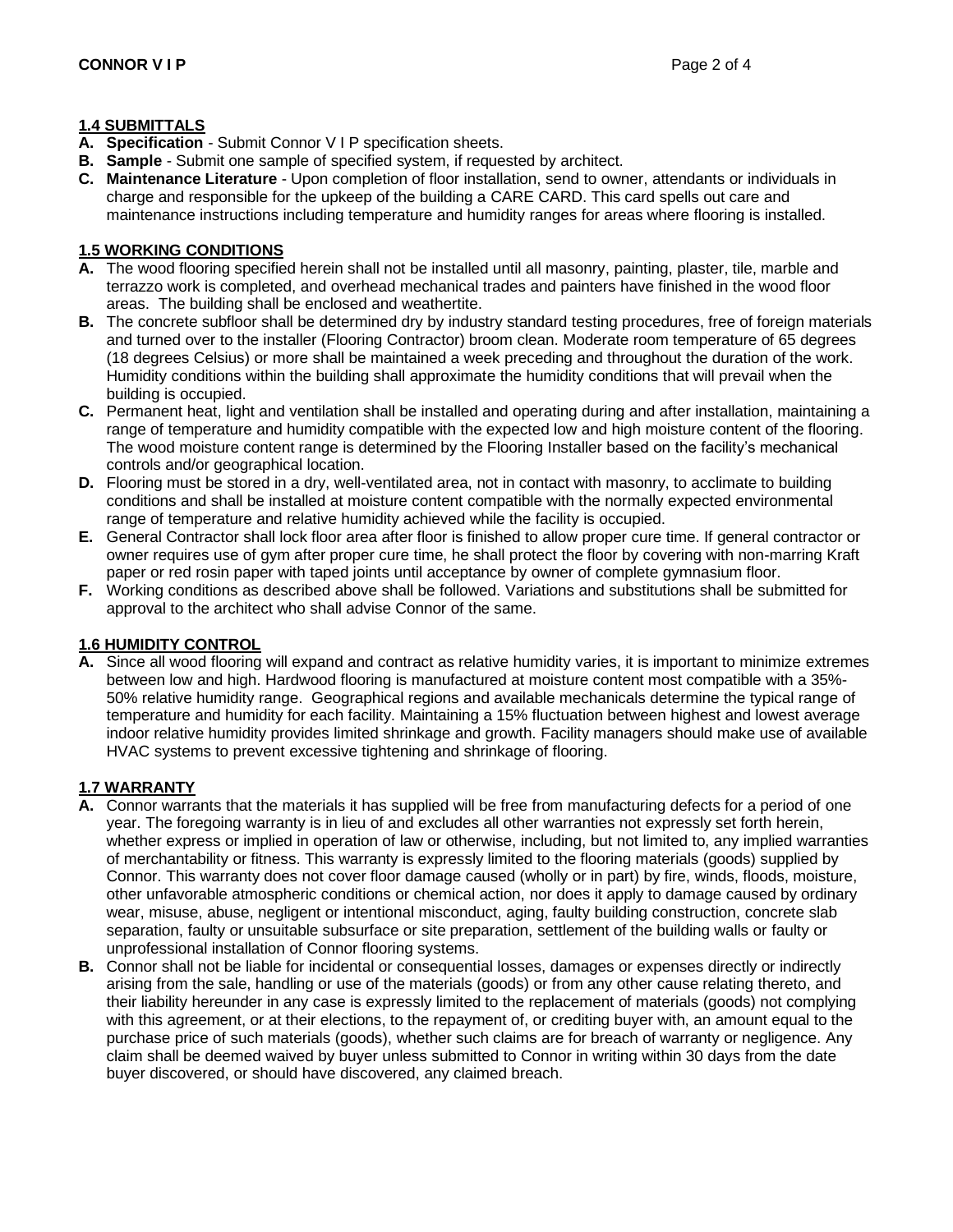### **PART 2 - PRODUCTS**

### **2.1 MATERIAL**

- **A. Vapor Barrier**  6-mil (0.2mm) polyethylene.
- **B. Resilient Pad**
	- 1. Connor Rezill Cushion, Rebonded Polyurethane, 8 PCF (128 kg/m<sup>3</sup>) foam blanket.
- **C. Subfloor**
	- 1. Lower Layers Pre-manufactured V I P sandwiched subfloor panels.
	- 2. Upper Layer 11/32" (9mm) APA rated sheathing, Exposure 1.
- **D. Flooring** (Connor Laytite Maple)
	- 1. 25/32" X 2-1/4" (20mm x 57mm), Second & Better Grade, Northern Hard Maple flooring, TGEM, MFMA Grade marked and stamped as manufactured by Connor Sports, Amasa, MI.
	- 2. Optional grades (specify above or delete) First Grade, Third Grade

## **E. Fasteners**

- 1. Flooring Fasteners Minimum 1-3/4" (44mm) barbed cleats or coated staples.
- 2. Subfloor Fasteners 3/4" (19mm) staples or equivalent.
- 3. Concrete Fasteners 1-1/2" (38mm) RAWL Spikes or equivalent as dictated by site conditions-achieving a minimum 900 lbs (408.6 Kg) pullout strength.
- **F. Finish Materials**  Connor oil modified polyurethane seal and finish or equal.
- **G. Game Lines**  Game line paint shall be compatible with finish.
- **H. Wall Base**  3" X 4" (76mm x 102mm), heavy duty, molded, vented cove base with pre-molded outside corners.
- **I. Protective Floor Cover** (specify or delete) Provide court tiles selected from manufacturer's standard dimensions and colors.

# **PART 3 - EXECUTION**

### **3.1 EXECUTION**

- **A.** Inspect concrete slab for proper tolerance and dryness. Report any discrepancies to general contractor and architect in writing.
- **B.** Concrete slab shall be broom cleaned by general contractor.
- **C.** Installer (Flooring Contractor) shall document all working conditions provided in General Specifications prior to commencement of installation.

# **3.2 INSTALLATION**

- **A. Subfloor**
	- 1. Cover concrete with poly, sealing and lapping joints a minimum of 6" (152mm).
	- 2. Arrange V I P panels perpendicular to finished flooring direction in a staggered brick pattern with panel ends offset 48" (1219mm) in alternate rows. Provide nominal 1-1/2" (38mm) spacing between long side joints of panels and 1/4" (6mm) between end joints. Provide 1-1/2" (38mm) of expansion spacing between subfloor panels and all vertical obstructions. Install solid blocking at doorways, under bleachers in the stacked position, and below portable goals.
	- 3. Align upper subfloor panels parallel to V I P panels with long edges of upper panels offset by nominal 1' (305mm) from long edges of lower panels. Arrange upper subfloor panels in a staggered pattern with panel ends offset 48" (1219mm) in alternate rows and offset ends of upper subfloor panels by 2' (610mm) from ends of lower subfloor panels. Provide nominal 1/4" (6mm) spacing between panel end edges, and provide 1-1/2" (38mm) expansion voids at perimeter and at all vertical obstructions. Attach upper layer to lower layer with subfloor staples applied nominally 12" (305mm) on center.
	- 4. Secure base subfloor layer to concrete at pocket locations by drilling and driving steel anchors.

# **B. Maple Flooring**

- 1. Install maple flooring by power nailing or stapling approximately 12" (305mm) on center with end joints properly driven up.
- 2. If required, size joints between flooring strips to allow for intermediate expansion in accordance with local humidity conditions.
- 3. Provided 1-1/2" (38mm) expansion voids at perimeter and at all vertical obstructions.